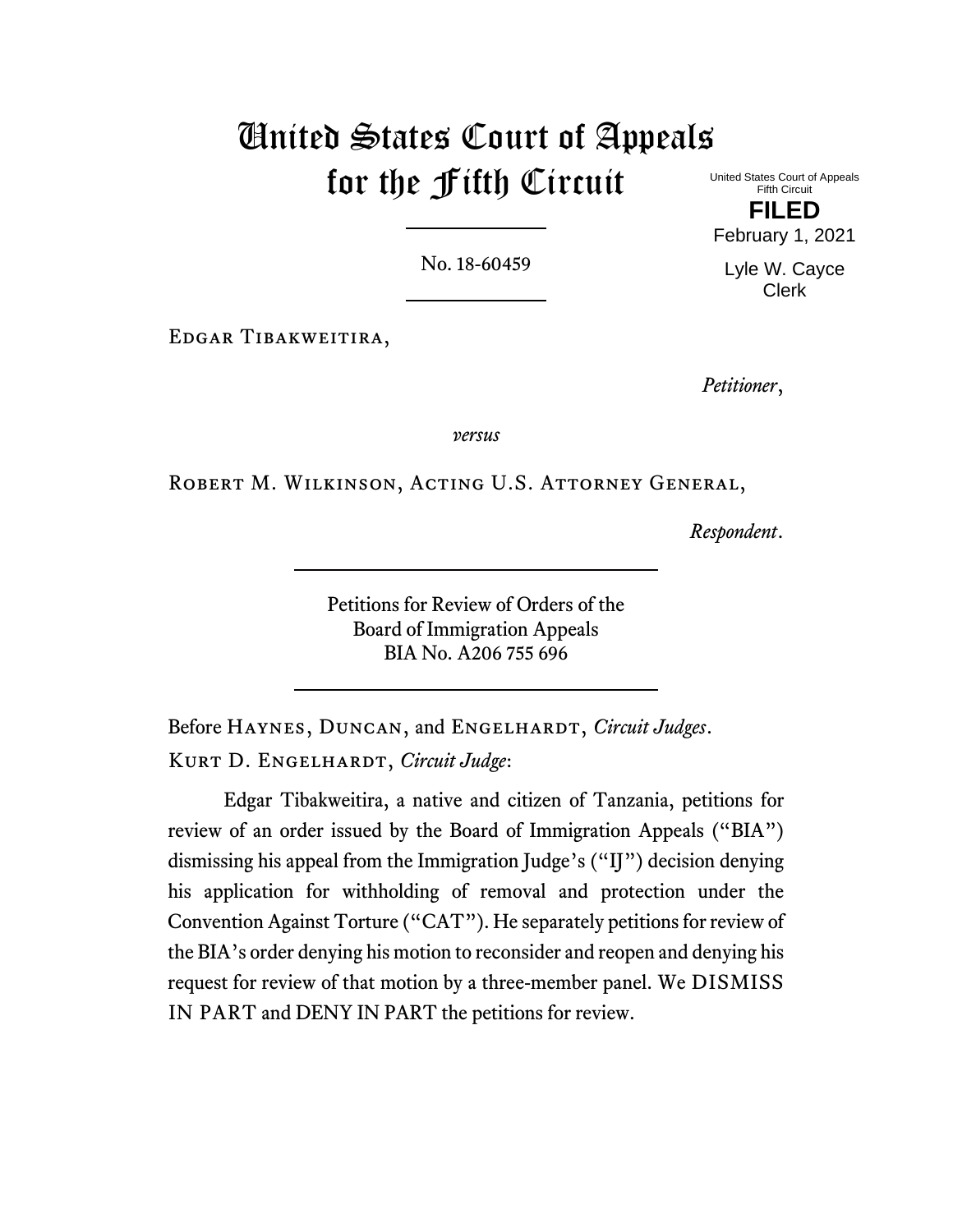**I.**

Tibakweitira contends that after serving one year in the Tanzanian military, he was recruited to the Tanzania Intelligence and Security Service ("TISS"), where he allegedly received training to suppress political opponents of the Tanzanian government through violent means. Tibakweitira reportedly abandoned his TISS position and fled to the United States on a tourist visa on June 26, 1992. He overstayed his visa and remained in the United States, attending college and business school, settling in Washington, D.C., and establishing a real estate business that catered heavily to the local Tanzanian community. On June 10, 2013, he was indicted in the United States District Court of Maryland based on his participation in a mortgage fraud scheme. On March 31, 2015, he pleaded guilty to conspiracy to commit wire fraud and aggravated identity theft. He was sentenced to 57 months of imprisonment and ordered to pay nearly \$2.5 million in restitution.

On June 30, 2017, the Department of Homeland Security issued Tibakweitira a removal order, finding that he was removable based on his commission of an aggravated felony (conspiracy to commit wire fraud) under 8 U.S.C. § 1227(a)(2)(A)(iii). Tibakweitira subsequently applied for withholding of removal and CAT protection. After a hearing, the IJ issued a written decision on December 22, 2017, denying his application and ordering his removal to Tanzania. Tibakweitira appealed to the BIA, which affirmed the IJ's decision and dismissed the appeal on June 7, 2018. Tibakweitira filed a motion with the BIA requesting reconsideration of the dismissal of his appeal, reopening of his removal proceedings, and review of his motion by a three-member panel. A single BIA member denied the motion on September 6, 2018.

Tibakweitira timely petitioned for review of the BIA's dismissal of his appeal and its denial of his motion. He argues that (1) the IJ and BIA erred in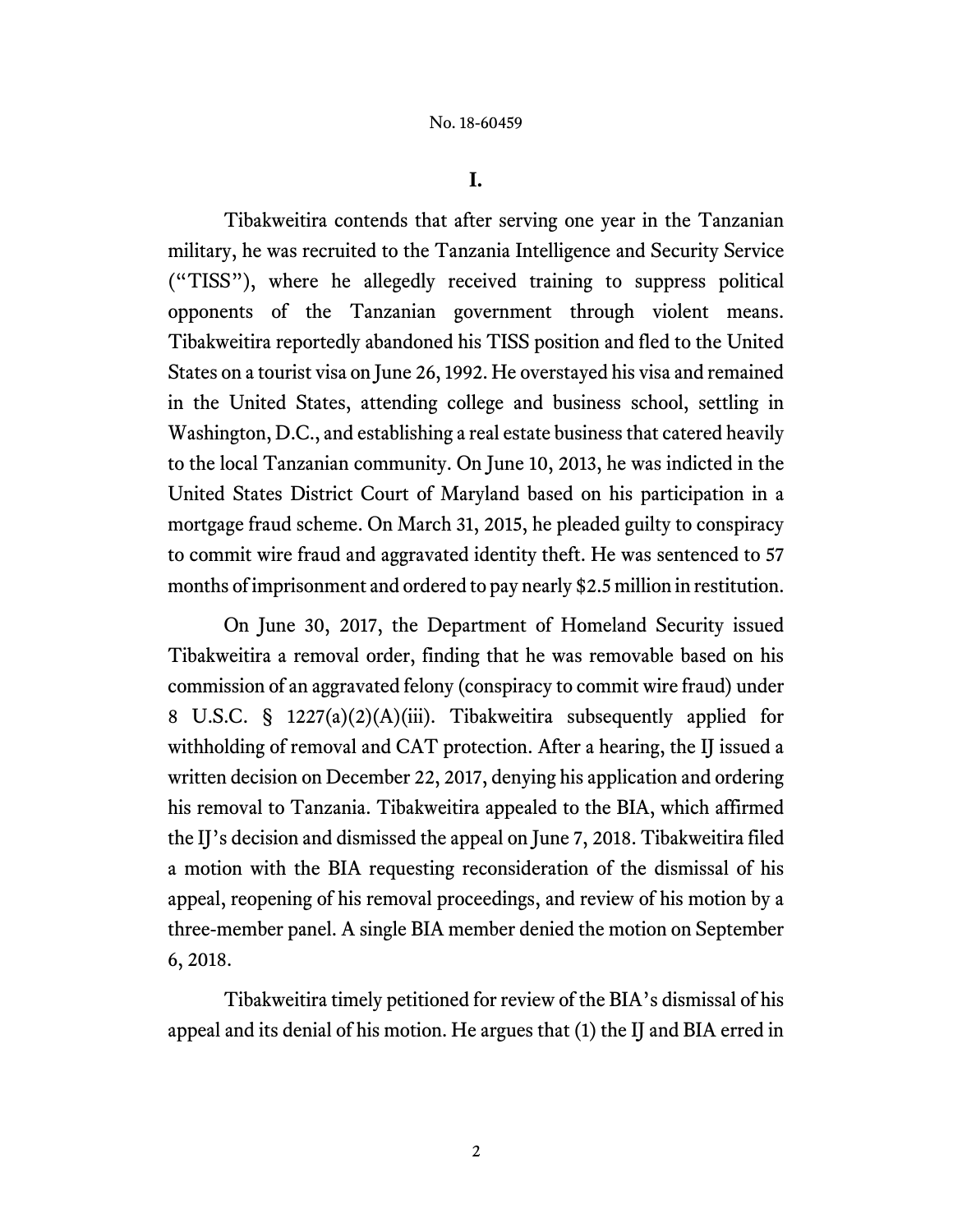finding that his conspiracy to commit wire fraud offense was a "particularly serious crime" rendering him statutorily ineligible for withholding of removal; (2) the IJ and BIA erred in denying CAT relief; (3) the BIA erred in denying his motion to reopen; (4) his due process rights and the Convention Against Transnational Organized Crime were violated by the IJ and/or through his removal order; (5) the BIA erred in denying review of his motion to reconsider and reopen by a three-member panel.

The Government counters that we lack jurisdiction to consider the "particularly serious crime" finding under 8 U.S.C. § 1252(a)(2)(C), substantial evidence supports the denial of CAT relief, and we lack jurisdiction to consider the due process and Convention Against Transnational Organized Crime claims because they are unexhausted.

## **II.**

We generally review only decisions of the BIA. *Zhu v. Gonzales*, 493 F.3d 588, 593 (5th Cir. 2007). However, when the IJ's ruling affects the BIA's decision, as it does here, we review the decisions of both the BIA and the IJ. *Id*. Factual findings are reviewed for substantial evidence, and constitutional claims and questions of law are reviewed de novo. *Fuentes-Pena v. Barr*, 917 F.3d 827, 829 (5th Cir. 2019). We review the BIA's denial of a motion to reopen under a highly deferential abuse-of-discretion standard. *Gomez-Palacios v. Holder*, 560 F.3d 354, 358 (5th Cir. 2009). Finally, we review de novo questions relating to our jurisdiction to consider challenges to a final order of the BIA. *Solorzano-Moreno v. Mukasey*, 296 F. App'x 391, 393 (5th Cir. 2008).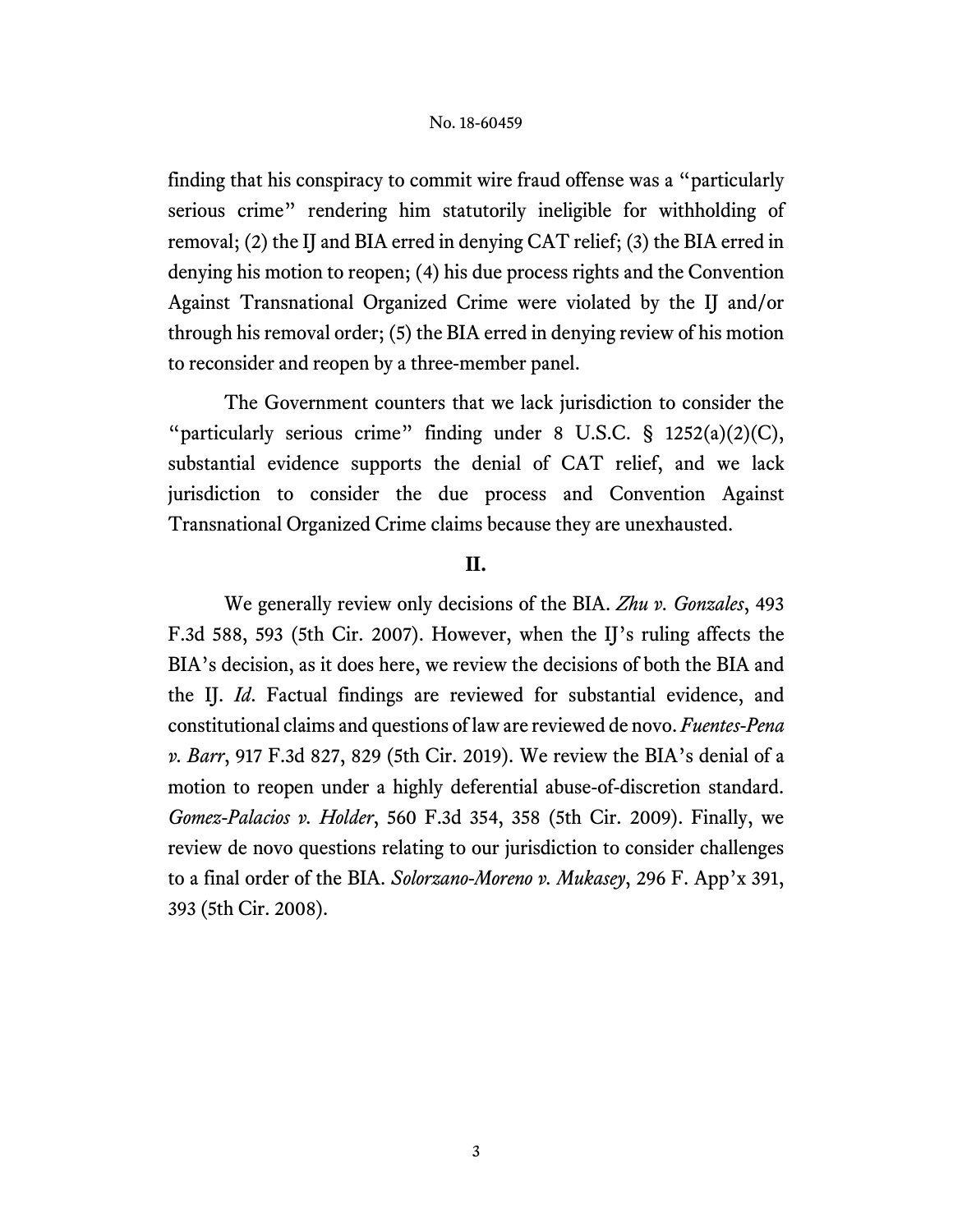## **III.**

## **A. No Jurisdiction over Factual Challenges to Removal Order**

Tibakweitira challenges his final order of removal, contending that the IJ and BIA erred in finding that his conspiracy to commit wire fraud offense was a "particularly serious crime" rendering him statutorily ineligible for withholding of removal under 8 U.S.C.  $\S$  1158(b)(2)(A)(ii). Specifically, he argues that undue weight was given to the length of his sentence and the restitution amount, and insufficient weight was given to his extreme remorse, acceptance of responsibility, cooperation with the Government, the nonviolence of his offense, and his joint and several liability with codefendants for the restitution amount.

If an alien commits any crime specified in 8 U.S.C.  $\S$  1252(a)(2)(C), he may obtain judicial review of constitutional and legal challenges to the final order of removal, but not of factual challenges to the final order of removal. *Nasrallah v. Barr*, 140 S. Ct. 1683, 1687–88, 1691 & n.4 (2020) (citing 8 U.S.C. §  $1252(a)(2)(C)$ –(D)). "Aggravated felonies" under 8 U.S.C. §  $1227(a)(2)(A)(iii)$  are among the offenses specified in §  $1252(a)(2)(C)$ . Tibakweitira's conspiracy to commit wire fraud offense, for which he was ordered to pay nearly \$2.5 million in restitution, is an aggravated felony because it was a "conspiracy to commit an offense" that "involve[d] fraud. . . in which the loss to the victim or victims exceed[ed] \$10,000." 8 U.S.C. §  $1101(a)(43)(M)(i)$  & (U).

Tibakweitira does not argue that the IJ and BIA employed an incorrect legal standard or violated his constitutional rights in finding his crime to be particularly serious. Instead, he contends that the IJ and BIA erred by giving weight to certain facts related to his crime and declining to give weight to other facts. His argument essentially asks usto reweigh the facts and find that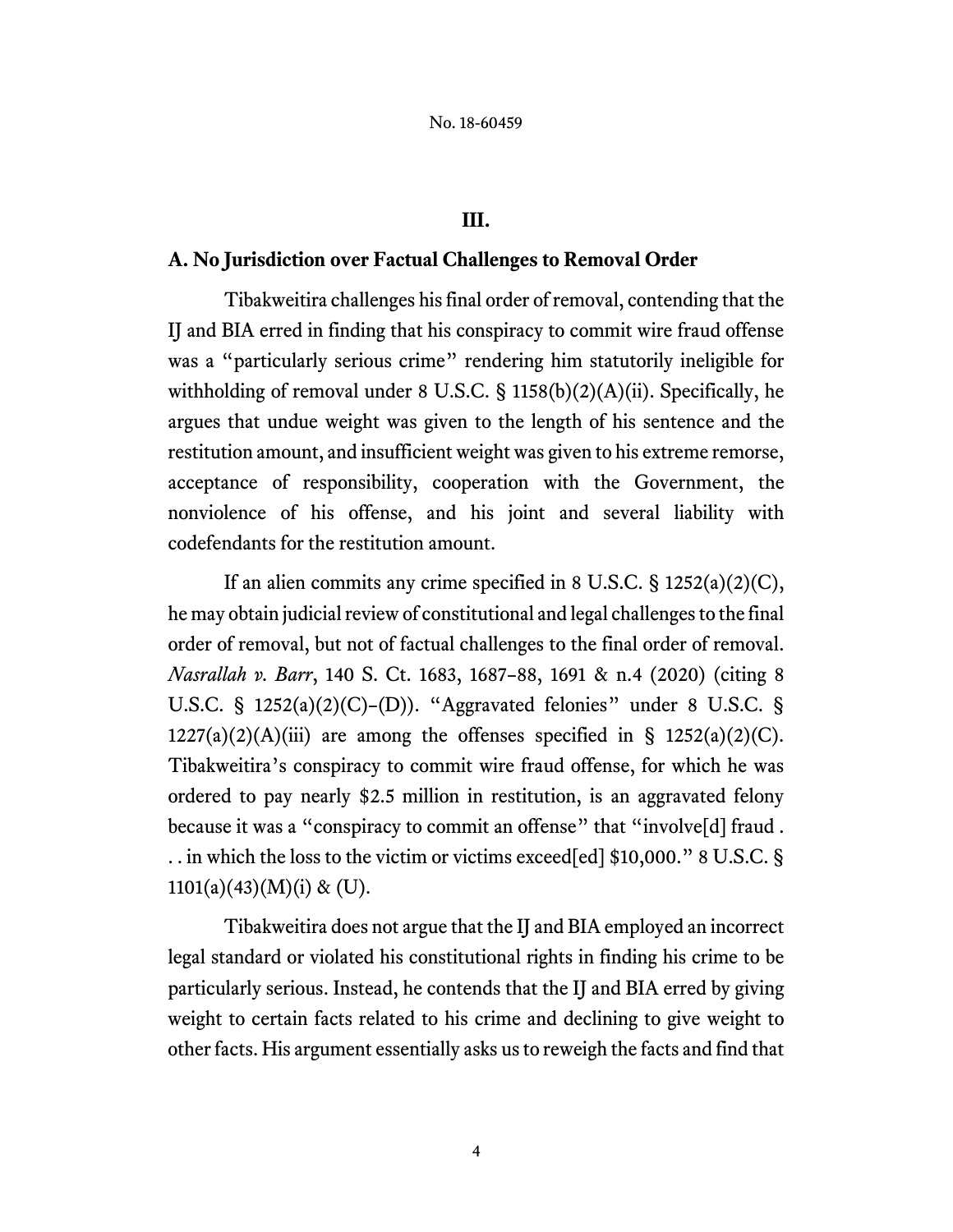his crime was not particularly serious, which we are without jurisdiction to do. *Solorzano-Moreno*, 296 F. App'x at 394. Accordingly, Tibakweitira's petition for review of the "particularly serious crime" findings of the IJ and BIA is dismissed for lack of jurisdiction.

## **B. CAT Relief**

Tibakweitira contends that the IJ and BIA erred in finding that he did not meet his burden of proof for CAT relief based on his alleged TISS abandonment, testimony against codefendants during his criminal proceedings, and membership in Chadema, an opposition group to the Tanzanian government. Tibakweitira challenges the IJ's adverse credibility determination, affirmed by the BIA, asserting that his testimony was truthful and shows that he faces a probability of torture upon his return to Tanzania. He argues that the IJ failed to consider evidence in support of his CAT claim, including a photograph of himself in a military uniform, a letter from his sister regarding a visit she received from a Tanzanian law enforcement official, and a report of mass human rights violations in Tanzania.

"A CAT order is distinct from a final order of removal and does not affect the validity of a final order of removal." *Nasrallah*, 140 S. Ct. at 1694. Thus,  $\S 1252(a)(2)(C)$ 's bar on judicial review of factual challenges to final removal orders does not prohibit our review of factual challenges to CAT orders. *Id*. at 1692. To obtain CAT relief, the petitioner bears the burden of showing that (1) it is more likely not that he will be tortured upon return to his homeland; and (2) sufficient state action will be involved in that torture. *Tamara-Gomez v. Gonzales*, 447 F.3d 343, 350–51 (5th Cir. 2006). "Torture" is defined as "any act by which severe pain or suffering, whether physical or mental, is intentionally inflicted on a person . . . by or at the instigation of or with the consent or acquiescence of a public official or other person acting in an official capacity." 8 C.F.R. § 1208.18(a)(1).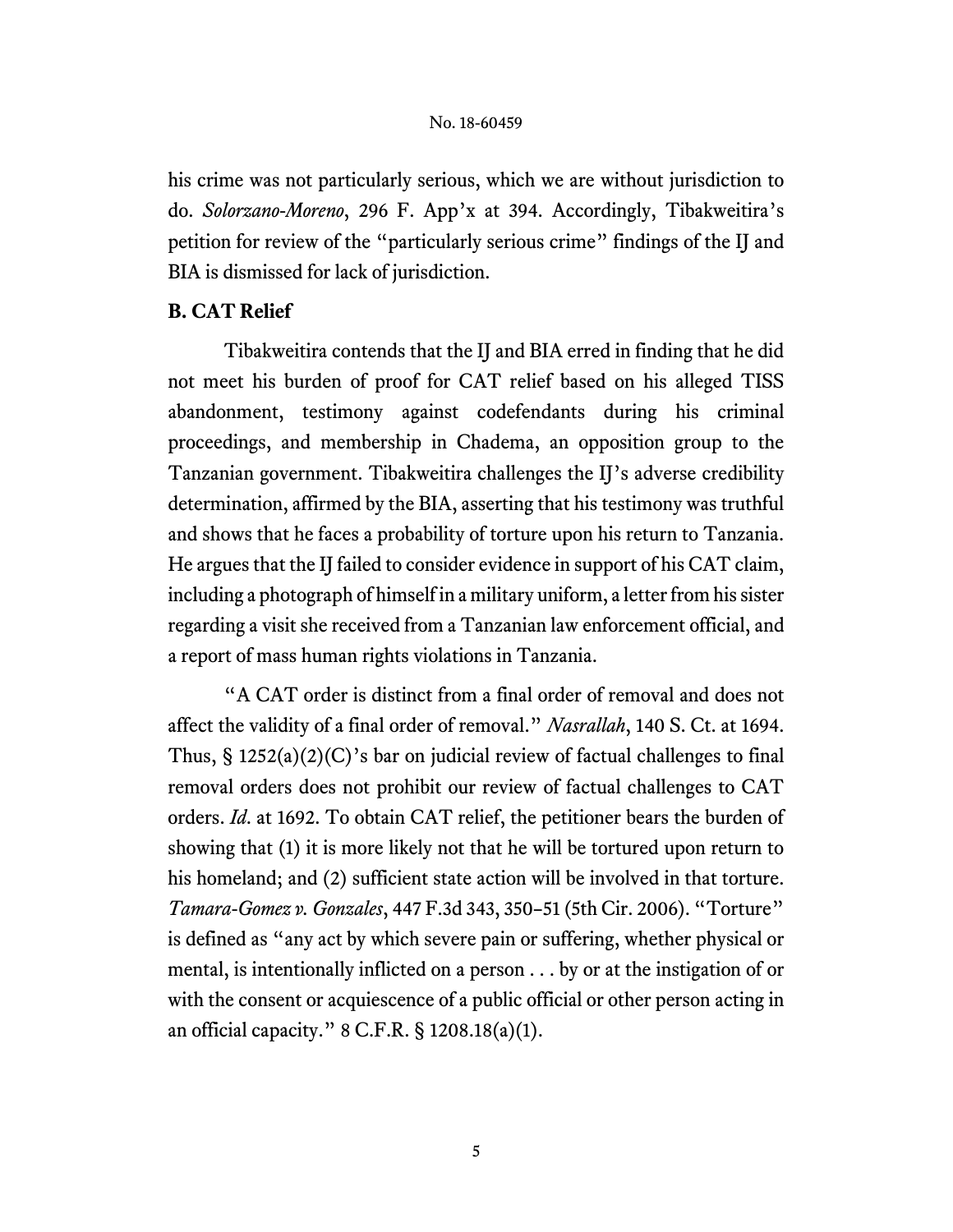In assessing the first step, consideration must be given to: (1) whether the petitioner has been tortured in the past; (2) whether the petitioner could relocate to another part of the country where torture would not be likely; (3) whether there are "gross, flagrant or mass violations of human rights within the country of removal;" and (4) "other relevant information regarding conditions in the country of removal." 8 C.F.R. § 1208.16(c)(3). Under the second step, a petitioner "may satisfy his burden of proving acquiescence by demonstrating a government's willful blindness of torturous activity." *Iruegas-Valdez v. Yates*, 846 F.3d 806, 812 (5th Cir. 2017) (citation omitted).

Despite Tibakweitira's reliance on the military photograph, he points to no evidence corroborating his allegations that TISS recruited him from the military or intended to harm him for abandoning his position. His sister's letter merely demonstrates that a Tanzanian law enforcement official asked her about his whereabouts. Tibakweitira testified that he was never physically harmed in Tanzania or the United States. He further testified to holding a prominent job as a Washington, D.C. realtor to the Tanzanian community, despite allegedly receiving threats from TISS members during this period brazen public behavior that is inconsistent with someone seeking escape and who fears return to Tanzania. Although he testified that he was threatened by TISS members multiple times while living in the United States, he stated that no one from TISS contacted him after 2007, even though TISS was aware of his location. He argues that his former codefendants have ties to the Tanzanian government, however, he failed to present evidence that any of these individuals exert influence supporting a likelihood of torture by or with the acquiescence of public officials upon his return. He faults the IJ and BIA for failing to consider a 2016 State Department report, which he asserts proves widespread human rights abuse against Chadema members in Tanzania. However, this report does not indicate that any such abuses occurred.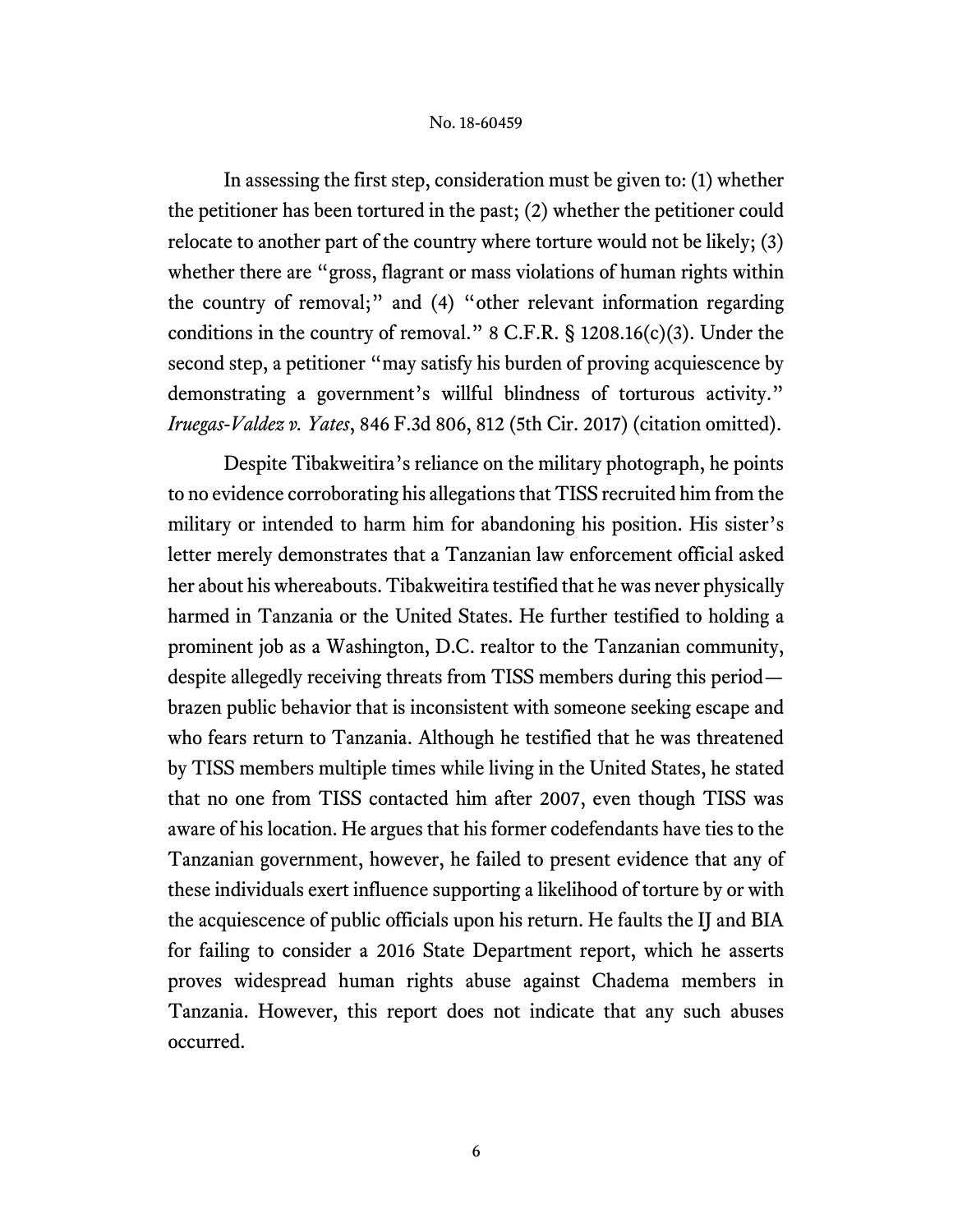For the foregoing reasons, substantial evidence supports the conclusion of the IJ and BIA that Tibakweitira failed to meet his burden of proof for CAT relief. *Tamara-Gomez*, 447 F.3d at 350–51. Tibakweitira's petition for review of the denial of CAT relief is therefore denied.

### **C. Motion to Reopen**

Tibakweitira argues that the BIA erred in denying his motion to reopen his removal proceedings for consideration of new evidence to corroborate his claim for CAT relief. Specifically, he contends that the BIA ignored a letter from his criminal defense attorney dated July 16, 2018, stating that Tibakweitira received threatening letters in prison regarding his cooperation with the Government during his criminal proceedings. He also argues that the BIA ignored a letter from a prison mail custodian dated February 2, 2018, explaining why a previously submitted copy of a threatening letter Tibakweitira received in prison—dismissed as not credible by the IJ for lack of an official prison stamp—was not logged as official prison mail. Finally, he cites an article published on August 1, 2017, which provides an overview of recent harassment and imprisonment of Tanzanian citizens for exercising free speech rights.

A motion to reopen must be based on "newly discovered evidence or a change in circumstances since the hearing." *Dada v. Mukasey*, 554 U.S. 1, 12 (2008) (citation omitted). The motion must be based on facts that are "material" and "could not have been discovered or presented at the former hearing." 8 C.F.R. § 1003.2(c)(1).

The BIA denied Tibakweitira's motion to reopen based on his failure to submit new evidence that was unavailable or undiscoverable at the time of his hearing. Tibakweitira does not explain why letters from his attorney and the prison mail custodian could not have been submitted at the time of his hearing. Even if this evidence had previously been undiscoverable, it would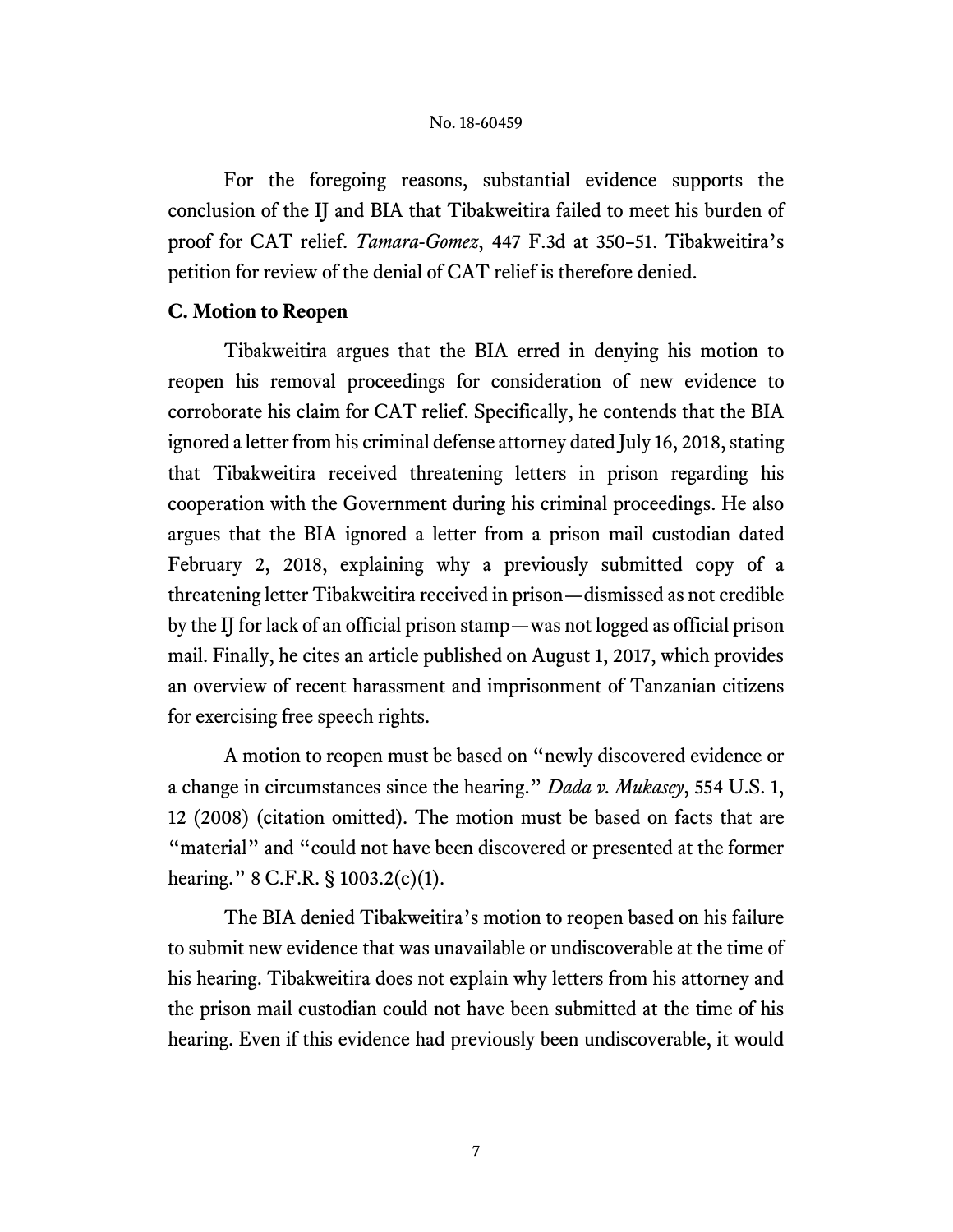not be material to his CAT claim because it fails to demonstrate likelihood of torture or that the senders of the alleged threatening letters had any influence over Tanzanian public officials. Similarly, the article is not material because it focuses on repression of free speech in Tanzania and provides no corroboration for his fear of torture by Tanzanian public officials.

For the foregoing reasons, the BIA did not abuse its discretion in finding that Tibakweitira did not present newly discovered evidence to corroborate his claim for CAT relief. *Gomez-Palacios*, 560 F.3d at 358; *Dada*, 554 U.S. at 12. Accordingly, his petition for review of the denial of his motion to reopen is denied.

## **D. Failure to Exhaust**

Tibakweitira argues that the IJ violated his due process rights by limiting his attorney's questioning during his hearing and mischaracterizing his evidence. He further asserts that his removal order constitutes a substantive due process violation because it amounts to a state-created danger, subjecting him to likelihood of harm upon his return to Tanzania despite the Government's promise to protect him in exchange for his cooperation against his codefendants. Finally, he contends that his removal order violates the Convention Against Transnational Organized Crime. He did not present any of these arguments to the BIA. He concedes that he failed to exhaust his claim under the Convention Against Transnational Organized Crime but urges that exhaustion would have been futile.

Judicial review of a final removal order is available only where the petitioner has exhausted all administrative remedies available as of right. 8 U.S.C. § 1252(d)(1). Because exhaustion in this context is statutorily mandated, a petitioner's failure to exhaust an issue before the BIA is a jurisdictional bar to our consideration of the issue. *Wang v. Ashcroft*, 260 F.3d 448, 452 (5th Cir. 2001). "A remedy is available as of right if (1) the petitioner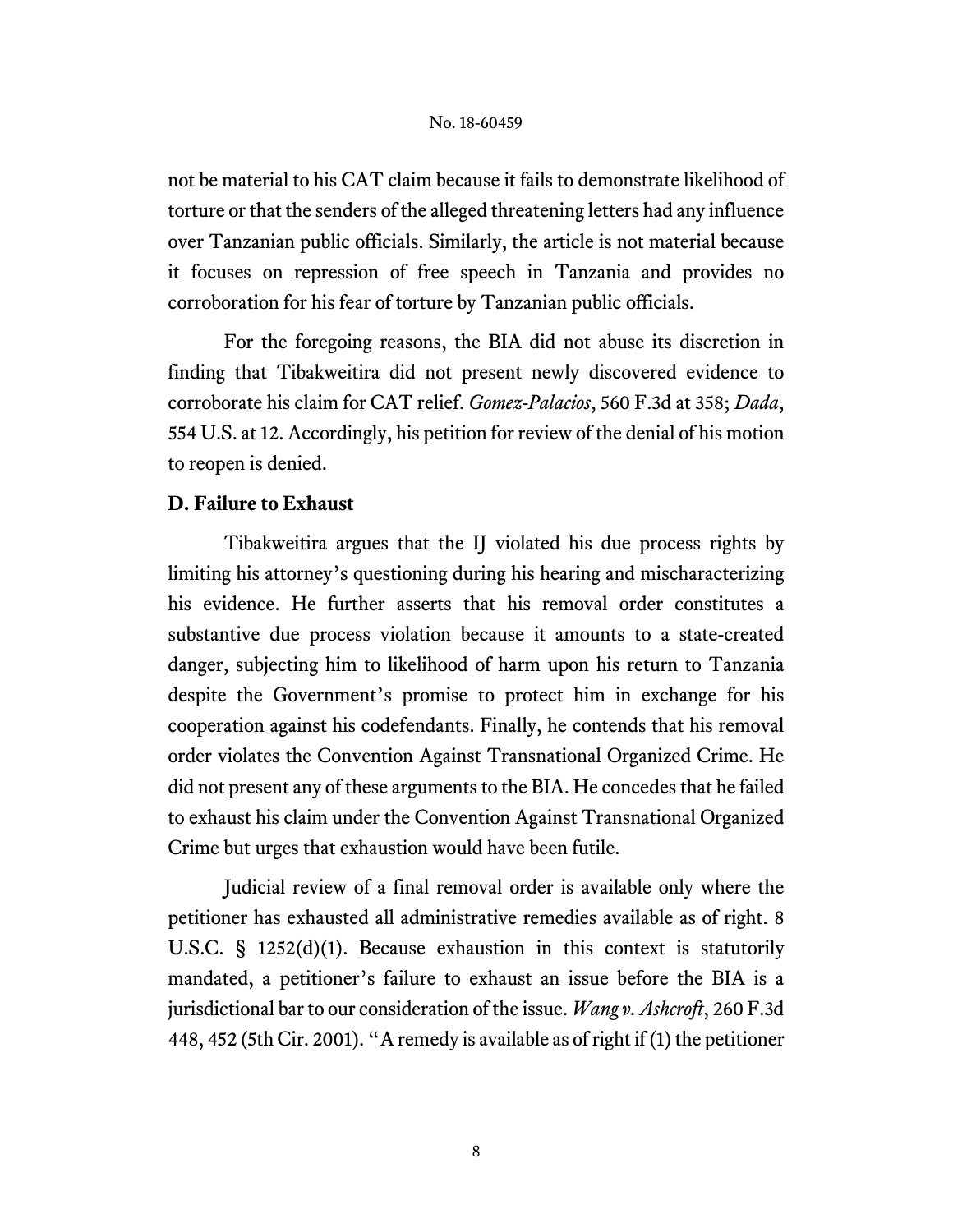could have argued the claim before the BIA, and (2) the BIA has adequate mechanisms to address and remedy such a claim." *Omari v. Holder*, 562 F.3d 314, 318–19 (5th Cir. 2009). To exhaust administrative remedies, an issue must be raised in the first instance before the BIA, either on direct appeal, in a motion to reopen, or in a motion for reconsideration. *Id*. at 319–20; *Roy v. Ashcroft*, 389 F.3d 132, 137 (5th Cir. 2004). An exception to the exhaustion requirement exists for claims of due process violations, "except for procedural errors that are correctable by the BIA." *Roy*, 389 F.3d at 137. However, the petitioner may not escape the exhaustion requirement by couching the procedural error in terms of a due process violation. *Goonsuwan v. Ashcroft*, 252 F.3d 383, 389–90 (5th Cir. 2001); *Roy*, 389 F.3d at 137.

Tibakweitira's argument that exhaustion was not required for his claim under the Convention Against Transnational Crime because exhaustion would be futile is meritless. A claim must be explicitly raised before the BIA, and there is no valid futility argument where the petitioner had the opportunity to raise his claim and simply failed to do so. *See Omari*, 562 F.3d at 320–21. Similarly, his due process claims present issues correctable by the BIA and could have been raised either on direct appeal or in his motion to reopen and reconsider. *Id*. at 318–19; *Roy*, 389 F.3d at 137. Tibakweitira makes no argument to the contrary. *See Soadjede v. Ashcroft*, 324 F.3d 830, 833 (5th Cir. 2003) (issues not argued by petitioner seeking review of a BIA decision are deemed abandoned); *Yohey v. Collins*, 985 F.2d 222, 224–25 (5th Cir. 1993) (arguments not adequately briefed are waived).

Tibakweitira's failure to present these arguments to the BIA means that they are unexhausted, and we lack jurisdiction to consider them. *Wang*, 260 F.3d at 452. Accordingly, his petition for review of unexhausted claims is dismissed.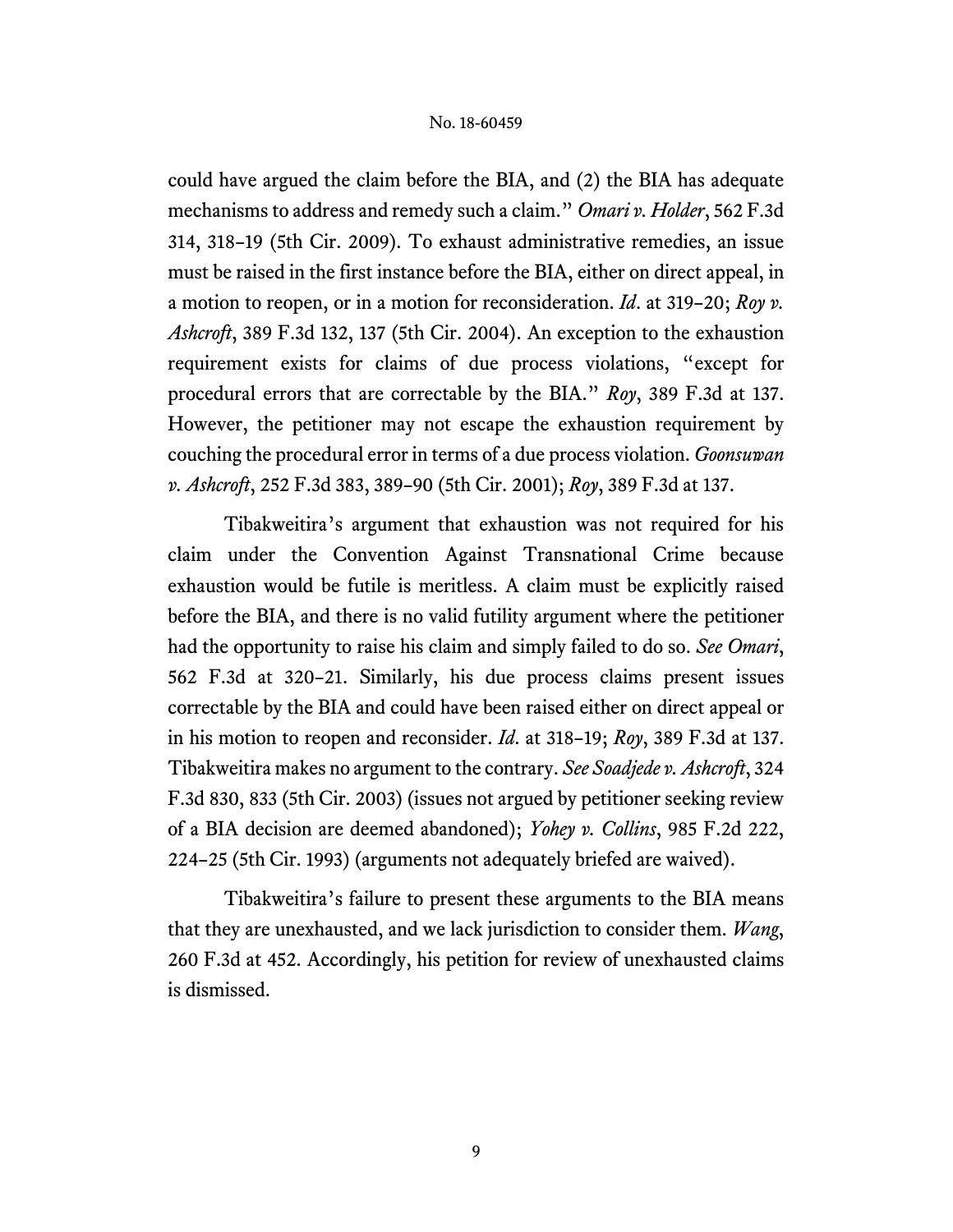## **E. Denial of Review by Three-Member Panel**

The BIA denied Tibakweitira's request for three-member panel review of his motion to reopen and reconsider. Generally, all cases must be assigned to a single BIA member for review. 8 C.F.R. § 1003.1(e). "Cases *may* only be assigned for review by a three-member panel" under certain circumstances. 8 C.F.R. § 1003.1(e)(6)(i)–(vii) (emphasis added). Tibakweitira argues that his case merits three-member review because there is a "need to review a clearly erroneous factual determination by an immigration judge."  $8$  C.F.R.  $\S$  1003.1(e)(6)(v).

Under 8 C.F.R. § 1003.1(e)(5), the BIA member to whom a case is assigned "has the discretion to decide whether the case merits review by a three-member panel. Assignment to a three-member [panel] is not mandatory even if it meets the criteria under 8 C.F.R. § 1003.1(e)(6)." *Cantu-Delgadillo v. Holder*, 584 F.3d 682, 690–91 (5th Cir. 2009). "Because the decision to designate the case to be heard by a three-member panel is discretionary, this court lacks jurisdiction to review the BIA's decision." *Id*. at 691. Even if we had jurisdiction to review the BIA's decision, we find that there are no clearly erroneous factual determinations in the IJ's written decision to merit three-member review.

For these reasons, we dismiss for lack of jurisdiction Tibakweitira's petition for review of the BIA's non-referral of his motion to a three-member panel.

## **IV.**

For the foregoing reasons, Tibakweitira's petitions for review are DISMISSED for lack of jurisdiction as to his claims that (1) the IJ and BIA erred in finding that his conspiracy to commit wire fraud offense was a